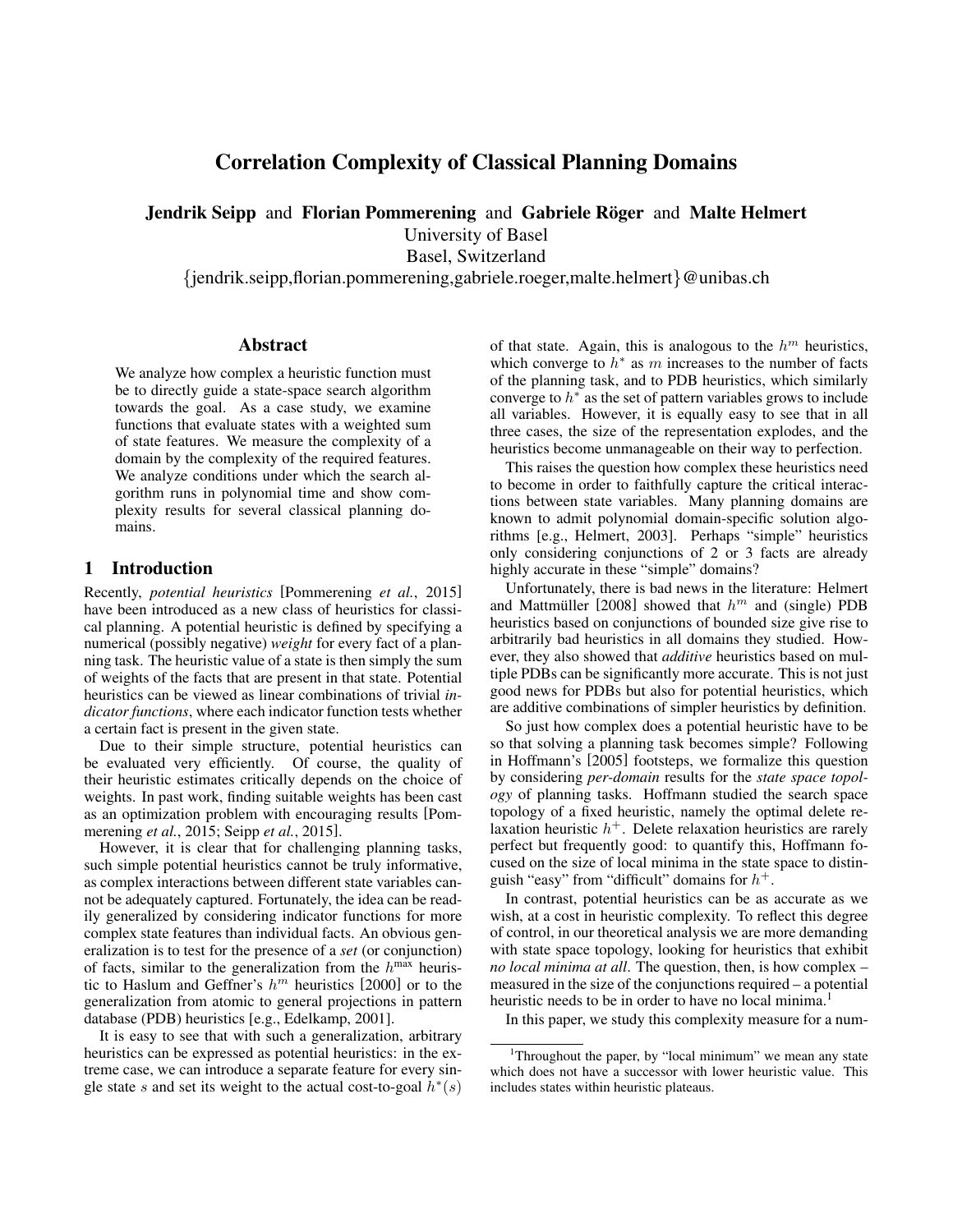ber of well-known planning domains. It turns out that the results are very encouraging, motivating further study of potential heuristics with conjunctive features. We believe that this outcome is also relevant to researchers with no particular interest in potential heuristics, or even heuristic search.

At its core, the complexity measure we introduce describes how tightly interrelated different aspects of a planning task are, and to what extent these aspects can be considered separately. Within planning as heuristic search, such a measure is clearly relevant for approaches such as planning with pattern databases [Edelkamp, 2001; Haslum *et al.*, 2007; Pommerening *et al.*, 2013], critical-path heuristics [Haslum and Geffner, 2000; Haslum *et al.*, 2005], semi-relaxed plan heuristics [Keyder *et al.*, 2014], conjunctive landmarks [Keyder *et al.*, 2010], or flow heuristics with merges [Bonet and van den Briel, 2014]. However, we think that such a measure of "interrelatedness" can be equally useful for non-heuristic planning approaches, such as factored planning [Brafman and Domshlak, 2013], planning with decision diagrams [e.g., Torralba, 2015], and compilations to SAT [e.g., Rintanen, 2012; Suda, 2014].

The general idea of measuring the degree of interrelatedness between state variables of a planning task is not new. In a line of research with very similar motivations to ours, Chen and Giménez [2007; 2009] studied several notions of *width* for planning tasks, where low width implies low complexity of planning. In the same spirit, Lipovetzky and Geffner [2012] also introduced a notion of *width* (different from those of Chen and Giménez) and exploited it to efficiently solve a large number of standard planning benchmarks. We return to this work towards the end of the paper, where we discuss the relationship between our complexity measure and the existing notions of width.

#### 2 Planning Formalism

We consider  $SAS^+$  [Bäckström and Nebel, 1995] planning tasks  $\Pi = \langle V, O, s_{\text{I}}, s_{\star} \rangle$ , where V is a finite set of state variables,  $\mathcal{O}$  is a finite set of operators,  $s<sub>I</sub>$  is the initial state, and  $s_{\star}$  is the goal.

Each state variable  $v \in V$  has a finite domain  $dom(v)$ . A pair  $\langle v, d \rangle$  with  $v \in V$  and  $d \in dom(v)$  is called a *fact*. A set of facts is *consistent* if all contained facts belong to different variables. A consistent set of facts p is called a *partial variable assignment*. We write  $vars(p)$  to denote the set of variables to which the facts in p belong. For  $v \in vars(p)$  we write  $p[v]$  to denote the value  $d \in dom(v)$  for which  $\langle v, d \rangle \in p$ . If  $vars(p) = V$ , *p* is called a *state*.

The initial state  $s<sub>I</sub>$  is a state, and the goal  $s<sub>\star</sub>$  is a partial variable assignment. A state s is *consistent with* partial variable assignment p if  $p \subseteq s$ . A state s is a *goal state* if it is consistent with the goal  $s_{\star}$ . In some contexts, we refer to partial variable assignments as (state) *features* and say that a state *has the feature* F if it is consistent with F.

Each *operator*  $o \in \mathcal{O}$  is given as a pair  $o = \langle pre(o), eff(o) \rangle$ , where the *precondition pre*(o) and the *effect eff*(o) are partial variable assignments. Operator o is *applicable* in state s if s is consistent with *pre*(o). In this case, o may be *applied* in s, yielding the *successor state*  $s[\![o]\!]$  defined by  $s[\![o]\!]$  $[v] =$ 

 $eff(o)[v]$  for all  $v \in vars(eff(o))$  and  $s[[o][v] = s[v]$  for all other variables v. We write  $succ(s)$  for the set of all successor states of s, i.e.,  $succ(s) = \{s\llbracket o \rrbracket \mid o \in \mathcal{O} \text{ is applicable in } s\}.$ Our focus in this paper is on planning algorithms that do not provide quality guarantees for the plans they find, and hence we do not consider operator costs.

For a state s, an s-plan  $\langle o_1, \ldots, o_n \rangle$  is a finite sequence of operators such that  $s[\![o_1]\!][\![o_2]\!]\ldots[\![o_n]\!]$  is a goal state. We say that s is *solvable* if an s-plan exists and *unsolvable* otherwise. The task  $\Pi$  is solvable if the initial state  $s_I$  is solvable. A state s is *reachable* if  $\langle V, O, s_I, s \rangle$  is solvable. Finally, a *heuristic* is a function mapping states to  $\mathbb{Z} \cup \{\infty\}.$ 

## 3 Potential Heuristics

Potential heuristics were introduced by Pommerening *et al.* [2015] as linear combinations of indicator functions, where each indicator function tests if a given fact is contained in the evaluated state. We generalize the definition to allow conjunctive state features. Throughout the paper, we write indicator functions using Iverson brackets [Knuth, 1992].

Definition 1 (potential heuristic). *Let* Π *be a planning task, let*  $\mathcal F$  *be a set of state features of*  $\Pi$ *, and let*  $w : \mathcal F \to \mathbb Z \cup \{\infty\}$ *.* 

*The* potential heuristic *with features* F *and weight function* w *is the function* ϕ *mapping each state* s *of* Π *to the integer*

$$
\varphi(s) = \sum_{F \in \mathcal{F}} w(F)[F \subseteq s].
$$

Note that we limit the definition to integer or infinite weights because these are sufficient for our purposes and simplify presentation. In other contexts, it may be preferable to permit arbitrary real-valued weights.

We measure the level of complexity of a potential heuristic by the size of the largest conjunction it uses as a feature, which we call its *dimension*.

Definition 2 (dimension). *A potential function with features F* has dimension  $\max_{F \in \mathcal{F}} |F|$ .

Rephrasing what we said earlier using this terminology, previous work introduced potential heuristics of dimension 1, while we consider arbitrary dimensions.

The dimension of a potential heuristic is not the only natural way to measure its complexity. Alternative, more finegrained measures include the number of features or the sum of features sizes. We choose to focus on the dimension because our results do not require more fine-grained measures and because dimension is a natural analogue to well-known parameters of other heuristics, such as the parameter  $m$  in the  $h^m$  heuristics and the pattern size in PDB heuristics.

For tasks with  $n$  state variables, potential heuristics of dimension d can be evaluated in time  $O(n^d)$ . In the common case where a family of planning tasks has a fixed bound on the number of effects in each operator, this can be improved to  $O(n^{d-1})$  with incremental computations, i.e., when asked to compute the heuristic value of a state given its parent state, generating operator and parent heuristic value. (To see this, note that if an operator changes  $k$  state variables, then only features involving at least one of these  $k$  state variables and hence at most d − 1 *other* state variables need to be considered. The total number of such features can be bounded by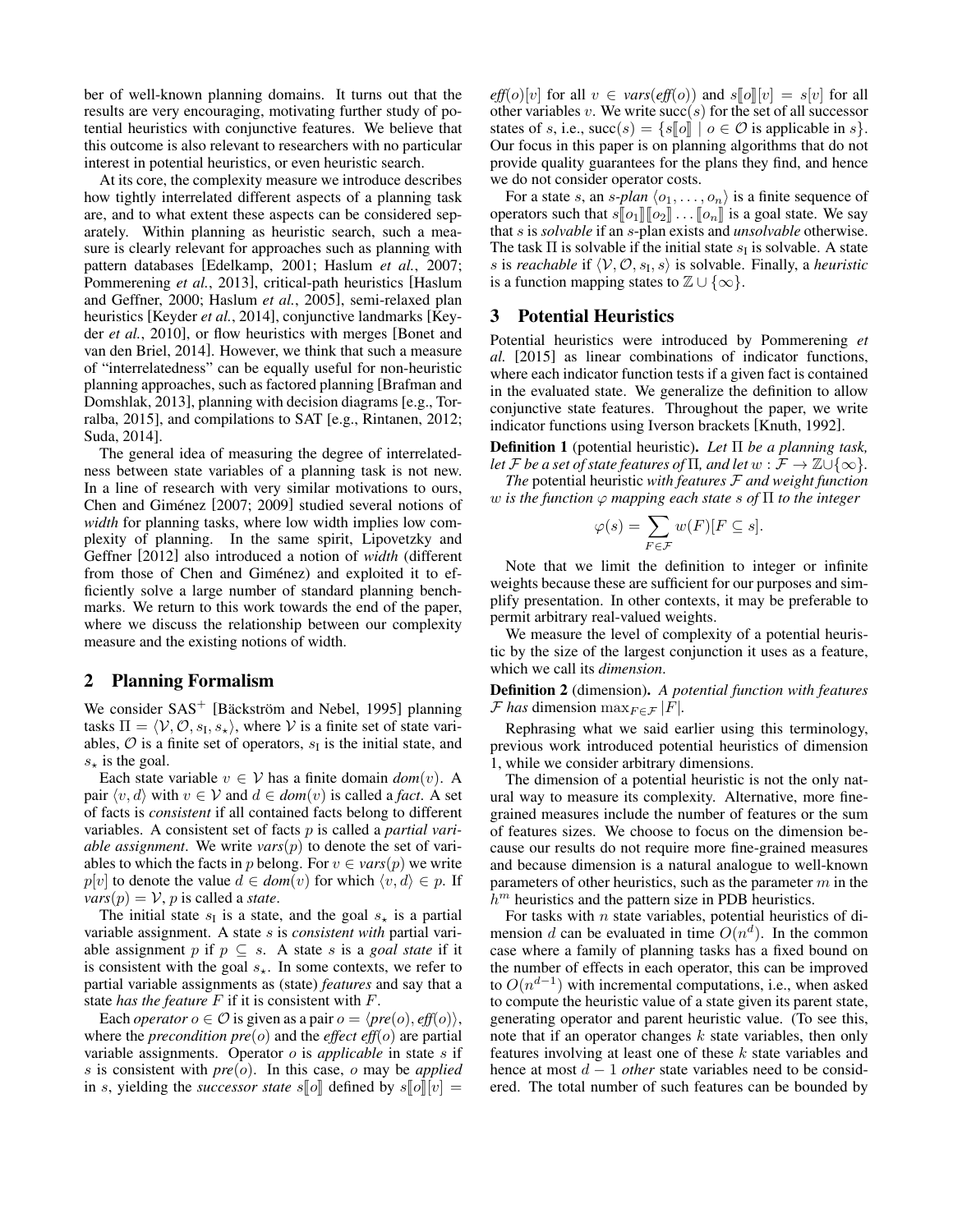$2^k \cdot (n-k)^{d-1}$ , which is  $O(n^{d-1})$  for constant k.) In particular, in this case potential heuristics of dimension 1 can be incrementally computed in constant time and potential heuristics of dimension 2 can be incrementally computed in time  $O(n).$ 

## 4 State Space Topology

We want to study potential heuristics without local minima. To formalize this, we must first clarify what we mean by having no local minima. A tentative definition might be: "every non-goal state has a successor with lower heuristic value". However, this is too strict: in a finite state space, such a definition implies that there is a strictly descending path towards a goal state from every state, which is impossible to satisfy if the task has any unsolvable states.

Hence, we only require that *solvable* states have successors with lower heuristic value. To avoid a heuristic search algorithm from getting trapped in an unsolvable region of the state space, we also require that unsolvable successors  $s'$  of a solvable state s never have a lower heuristic value than s.

A second problem is that planning tasks often include "impossible" states that violate physical constraints, such as two blocks being stacked on top of each other in the Blocksworld domain. It would be unnecessarily restrictive to require that the state space topology is also well-behaved for such impossible states. However, there is in general no simple way to distinguish possible from impossible states without complicating the definition of planning tasks. A simple remedy is to restrict attention to *reachable* states.

Definition 3 (alive). *A state is* alive *if it is solvable, reachable, and not a goal state.*

We can now introduce two criteria that together imply absence of local minima.

Definition 4 (descending). *A heuristic* h *is* descending *if all alive states have an improving successor. In symbols, for all states* s*:*

$$
s \text{ alive} \Longrightarrow \exists s' \in \text{succ}(s) : h(s') < h(s).
$$

Definition 5 (avoiding dead ends). *A heuristic* h avoids dead ends *if all improving successors of alive states are solvable. In symbols, for all states* s *and* s 0 *:*

s alive 
$$
\wedge
$$
 s'  $\in succ(s) \wedge h(s') < h(s) \Longrightarrow s'$  solvable.

Given these two properties typical heuristic search algorithms for satisficing planning are guided directly towards the goal. We give a formal proof for simple hill-climbing (Algorithm 1).

Theorem 1. *Let* h *be a descending, dead-end avoiding heuristic for a planning task*  $\Pi$ *. Let*  $L = h(s_1) - \min_{s \in S} h(s)$ *, where* S *is the set of all states of* Π*.*

*Then simple hill-climbing with* h *solves* Π *after at most* L *state expansions if* Π *is solvable and returns with failure after at most* L *state expansions if* Π *is unsolvable.*

**Proof:** Consider the case where  $\Pi$  is solvable. For the while loop, we show the loop invariant that  $s$  is reachable and solvable. Reachability is trivial. For solvability, s is initially solvable, and in every iteration of the loop, the chosen state  $s'$  is

#### Algorithm 1 Simple hill-climbing.

```
s \leftarrow s_I\pi \leftarrow \langle \ranglewhile s is no goal state do
   improvement ← false
   for s' \in \text{succ}(s), in any order do
      if h(s') < h(s) then
         improvement ← true
          append o \in \mathcal{O} with s[\![o]\!] = s' to \pis \leftarrow s'break
   if improvement is false then
      fail
return \pi
```
solvable because s is alive (because it is not a goal state and due to the loop invariant, it is reachable and solvable),  $s'$  is an improving successor of  $s$  and  $h$  avoids dead ends.

We next show that the algorithm terminates by returning a plan (rather than failing or not terminating). Because  $h$  is descending, an improving state is always found inside the for loop, so the while loop never fails. Moreover, the while loop must finish with a bounded number of iterations because  $h(s)$ decreases in every iteration and hence the sequence of expanded states never repeats. This proves that the algorithm terminates and also establishes the stated bound on L. (Note that  $h(s)$  is an integer and hence must decrease by at least 1 in every iteration.)

In the case where  $\Pi$  is unsolvable, simple hill-climbing fails as soon as there is no more successor with lower heuristic value. As in the previous case,  $h(s)$  cannot decrease more than L times, bounding the number of steps.  $\Box$ 

The same result holds, with the same proof, for steepest ascent hill-climbing, a variant of hill-climbing that always moves to a successor  $s'$  minimizing the  $h$  value.

In the case where Π is solvable, the result also extends to the three most common satisficing planning algorithms: standard greedy best-first search a.k.a. eager greedy search [Russell and Norvig, 2003], greedy best-first search with deferred evaluation a.k.a. lazy greedy search [Richter and Helmert, 2009] and enforced hill-climbing [Hoffmann and Nebel, 2001]. To see this, observe that for descending, deadend avoiding heuristics applied to solvable planning tasks, eager search expands the same states as steepest ascent hillclimbing, enforced hill-climbing expands the same states as simple hill-climbing, and lazy search evaluates the same states as simple hill-climbing.

We conclude this section by looking in a bit more depth at the requirement of avoiding dead ends. A special case in which this property holds for all heuristics are tasks where no solvable states have unsolvable successors. Hoffmann [2005] calls such planning tasks *harmless*. A common special case of harmless planning tasks are *undirected* tasks, where  $s \in$ succ(s') iff  $s' \in \text{succ}(s)$ .

Instead of heuristics that *avoid* dead ends, one can make the stricter requirement of *recognizing* dead ends [Hoffmann, 2005], i.e., requiring  $h(s) = \infty$  for all unsolvable states. This stricter property is not needed for Theorem 1, but if it is given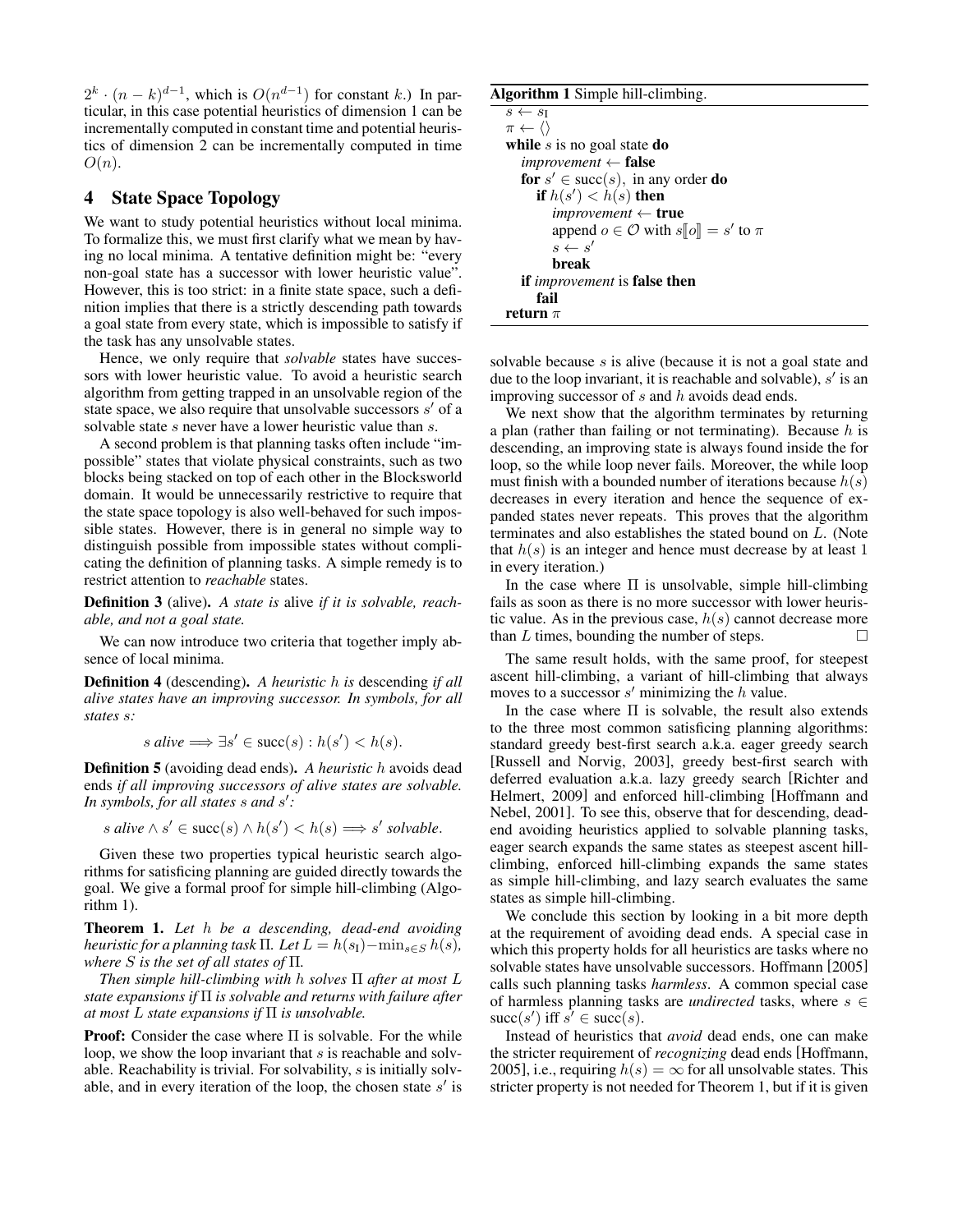and the heuristic is known to be *safe* (i.e.,  $h(s) = \infty$  guarantees that the state is unsolvable), then the equivalent of the theorem for enforced hill-climbing, eager greedy search and lazy greedy search also holds in the case of unsolvable planning tasks.

Instead of strengthening the requirement of avoiding dead ends, one could also consider the weaker requirement that unsolvable states are never among the best successors (minimizing  $h$ ) of solvable states. This weaker requirement would still be sufficient for establishing a result like Theorem 1 for steepest ascent hill-climbing and eager greedy search, but not for simple or enforced hill-climbing or lazy greedy search.

## 5 Correlation Complexity

We now put the pieces of the previous two sections together: *correlation complexity* measures how complex a potential heuristic must be to obtain a favorable state space topology.

Definition 6 (correlation complexity of a planning task). *The* correlation complexity *of a planning task* Π *is the minimum dimension* d *of all descending, dead-end avoiding potential heuristics for* Π*.*

The correlation complexity of a planning task is trivially bounded from above by the number of state variables  $n$ : in the worst case, we can define a feature with weight  $h^*(s)$  for every state s, and because  $|s| = n$ , such a potential heuristic has dimension  $n$ . In particular, this guarantees that the correlation complexity of planning tasks is well-defined.

The definition can be extended to *planning domains*, which for the purposes of this paper are simply (usually infinite) sets of planning tasks.

Definition 7 (correlation complexity of a planning domain). *The* correlation complexity *of a planning domain is the maximal correlation complexity of all planning tasks in the domain, or*  $\infty$  *if no maximum exists.* 

If a domain has low correlation complexity, this is a sign that no complex interactions between variables need to be considered in order to solve planning tasks in this domain. Hence, low correlation complexity is an indication that a planning domain is "easy".

A formal tractability result for planning in such a domain does not immediately follow because Definition 7 does not guarantee that a low-dimension potential heuristic for a given planning task is easy to construct – it only guarantees that such a potential heuristic exists. Moreover, planning domains with low correlation complexity can have exponentially long plans. For example, it is easy to construct "binary counter" tasks  $(\Theta_i)_{i\geq 1}$  with correlation complexity 1 where  $\Theta_i$  requires plans of length  $2^i$  to solve. In the absence of such complications, low correlation complexity indeed implies tractability.

Theorem 2. *Let* D *be a planning domain with correlation complexity* d < ∞*, and let* p *be a polynomial such that given*  $\Pi \in \mathcal{D}$  *with encoding size n*,

- *1. a descending, dead-end avoiding potential heuristic*  $\varphi$ <sub>Π</sub> *of dimension* d *can be computed in time* p(n)*, and*
- 2. feature weights are polynomially bounded:  $|w(F)| \leq$  $p(n)$  *for all features*  $F$  *of*  $\varphi$ <sub>Π</sub>.

#### *Then plan generation in* D *can be solved in polynomial time.*

**Proof:** A task with encoding size  $n$  has at most  $n$  state variables, and hence  $\varphi_{\Pi}$  has no more than  $O(n^d)$  features. Together with the bound on the individual weights, it follows that  $|\varphi_{\Pi}(s)| \leq O(n^d)p(n)$  for all states s, and hence the difference between the heuristic values of any two states is bounded by a polynomial in  $n$ .

The result follows with Theorem 1, as  $L$  is bounded by a polynomial in  $n$ , and each heuristic evaluation can be performed in time  $O(n^d)$ , which is also polynomial in n.  $\Box$ 

## 6 Properties of Potential Heuristics

In the rest of the paper, we study the correlation complexity of some common planning domains. Towards this end, we first establish some general properties of potential heuristics, concluding in two criteria to show that a task has correlation complexity at least 2. We begin with a result that is related to the incremental computation of potential heuristics.

**Theorem 3.** Let  $\varphi$  be a potential heuristic for a planning task Π*. Let* s *be a state of* Π*, let* o *be an operator applicable in* s*,* and let  $s' = s[\![o]\!]$ . Then:

$$
\varphi(s') - \varphi(s) = \sum_{\substack{F \in \mathcal{F} \\ \text{vars}(F) \cap \text{vars}(\text{eff}(o)) \neq \emptyset}} w(F)([F \subseteq s'] - [F \subseteq s])
$$

**Proof:** All other features are either present in both  $s$  and  $s'$ or absent in both  $s$  and  $s'$ . Their weights cancel out in the difference.

Consider a heuristic  $h$  and an operator  $o$  applicable in a state s. We say that o is *good in* s under h if  $h(s\llbracket o \rrbracket) < h(s)$ and *bad in* s under h otherwise. We say that a planning task is in *normal form* if  $vars(eff(o)) \subseteq vars(pre(o))$  for all operators o [cf. Pommerening and Helmert, 2015]. It is easy to see that for tasks in normal form, whether or not an operator is good under a potential heuristic of dimension 1 does not depend on the state s: either o improves the heuristic value in all states where it is applicable, or it does so in no state. Hence, for potential heuristics of dimension 1 we can speak of good or bad operators without referring to a specific state.

We say that operator o is *critical* in planning task Π if there exists an alive state s such that every s-plan includes o. (In other words, o is an action landmark in some alive state.)

**Theorem 4.** Let  $\varphi$  be a descending potential heuristic of di*mension 1 for a planning task* Π *in normal form. If* o *is critical in*  $\Pi$ *, then* o *is good under*  $\varphi$ *.* 

**Proof:** Because  $o$  is critical, there exists an alive state  $s$  from which every s-plan includes  $o$ . Because  $\varphi$  is descending, there exists a sequence of operator applications that reach a

goal state from s and decrease the heuristic value in every step. All operators applied in this sequence must be good, and one of them must be  $o$ .

If *o* has an inverse operator *o'* (i.e.,  $s[[o]] [o'] = s$  for some the *s*) then *o* and *o'* cannot both be good; if going from *s* to state s), then o and o' cannot both be good: if going from s to  $s\llbracket o\rrbracket$  decreases the heuristic value, then returning from  $s\llbracket o\rrbracket$ to s by applying  $o'$  must increase it to the original value. Together with Theorem 4 we obtain the first criterion for showing that a task cannot have correlation complexity 1.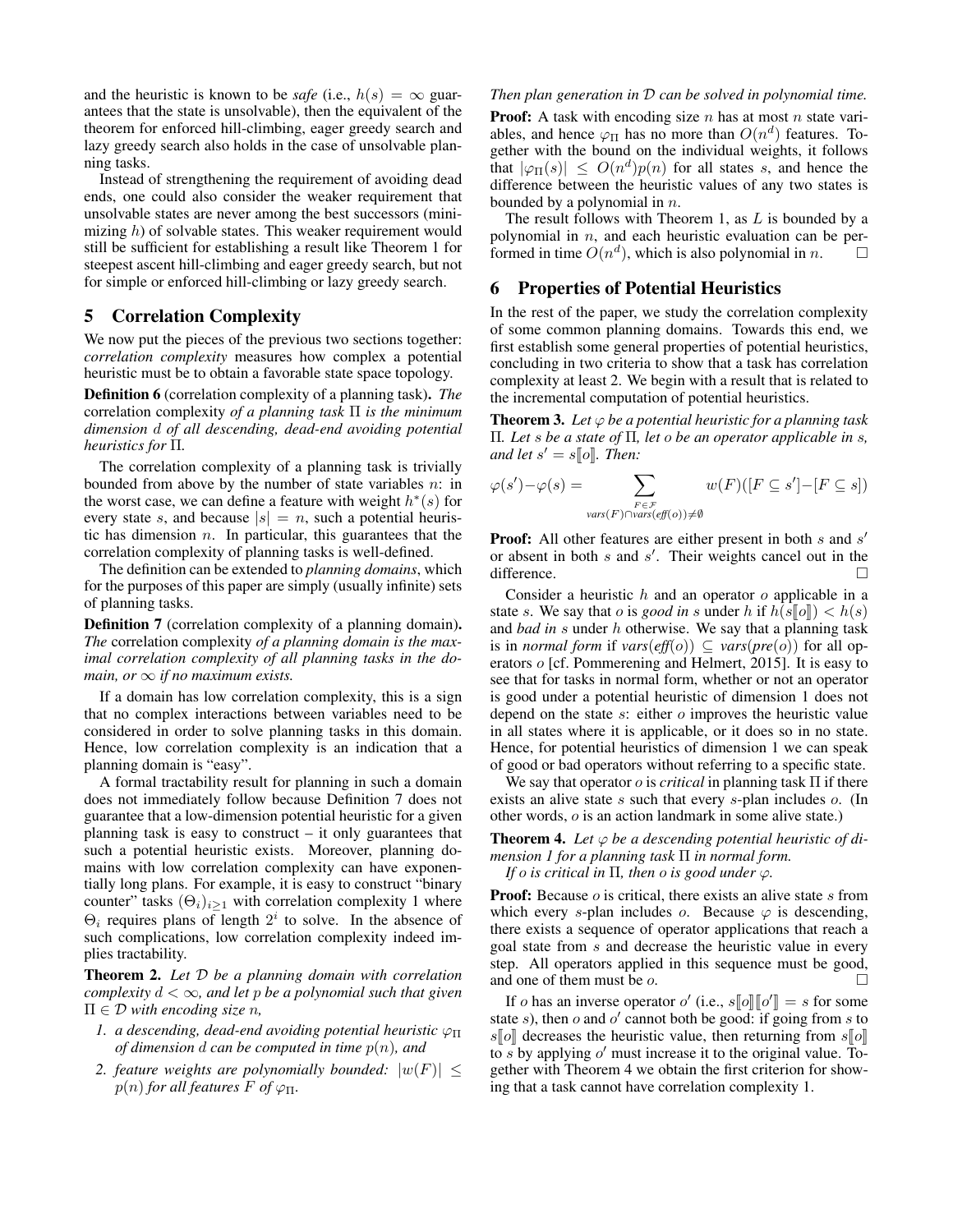Theorem 5. *Let* Π *be a planning task in normal form, and let* o *and* o <sup>0</sup> *be critical operators of* Π *that are inverses of each other. Then* Π *has correlation complexity at least 2.*

**Proof:** Assume the contrary: there exists a descending potential heuristic  $\varphi$  of dimension 1. From the previous theorem,  $\varphi$ and  $o'$  are both good under  $\varphi$ . Inverse operators cannot both be good: a contradiction.

For the second criterion, we need the notion of *dangerous* operators. Operator  $\sigma$  is dangerous in task  $\Pi$  if there exists an alive state s in which o is applicable and  $s||o||$  is unsolvable.

Theorem 6. *Let* Π *be a planning task in normal form, and let* o *be an operator that is critical and dangerous in* Π*. Then* Π *has correlation complexity at least 2.*

**Proof:** Assume the contrary: there exists a descending potential heuristic  $\varphi$  of dimension 1 that avoids dead ends. Since  $\varphi$ is critical, it is good under  $\varphi$  (Theorem 4). But *o* is also dangerous and hence leads from an alive to an unsolvable state. By the definition of avoiding dead ends, this means that  $o$ cannot be good: a contradiction.

## 7 Spanner

We now begin our case studies of planning domains. In the Spanner domain (IPC 2014), an agent has to walk to a gate along a chain of m locations  $l_1-l_2- \ldots -l_m$ , with the gate at  $l_m$ . At the gate there are n nuts that the agent has to tighten with  $n$  single-use spanners that it must pick up along the way. The agent can only move towards the gate, not backwards.

Lemma 1. *Spanner has correlation complexity at least 2.*

**Proof:** Consider a task with two locations  $l_1$ ,  $l_2$  and one spanner at  $l_1$ . Walking from  $l_1$  to  $l_2$  is critical, but dangerous. (Walking before picking up the spanner leads to an unsolvable state.) The result follows with Theorem 6.  $\Box$ 

#### Theorem 7. *Spanner has correlation complexity 2.*

**Proof:** Let  $\Pi$  be a Spanner task with n spanners and m locations. For any location  $l_i$  let  $S_i$  be the number of spanners at all locations  $l_j$  with  $j < i$ . Walking to location  $l_i$  while carrying fewer than  $S_i$  spanners leads to an unsolvable state.

The following weight function defines a descending, deadend avoiding potential heuristic  $\varphi$  of dimension 2 for  $\Pi$ . The result then follows with the preceding lemma.

$$
w(\{\langle agent, l_i \rangle\}) = \sum_{k=1}^{i} (S_k - 1)
$$
  
\n
$$
w(\{\langle agent, l_i \rangle, \langle carry\text{-}spanner_j, yes \rangle\}) = m - i
$$
  
\n
$$
w(\{\langle carry\text{-}spanner_j, yes \rangle\}) = -m
$$
  
\n
$$
w(\{\langle tightharpoonup_j, yes \rangle\}) = -m - 1
$$
  
\nfor all  $1 \leq i \leq m$  and  $1 \leq j \leq n$ 

We show that  $\varphi$  is descending and avoids dead ends by showing that the heuristic difference induced by picking up a spanner or tightening a nut is always negative and the potential difference induced by walking from  $l_{i-1}$  to  $l_i$  is negative iff the agent is carrying  $S_i$  spanners.

Picking up spanner  $j$  at location  $l_i$  changes the potential by  $m - i - m = -i < 0$ .

Tightening nut j is always done in location  $l_m$  and changes the potential by  $-m-1-(-m)-(m-m)=-1$ .

Walking from  $l_{i-1}$  to  $l_i$  while carrying s spanners changes the potential by  $\sum_{k=1}^{i} (S_k - 1) - \sum_{k=1}^{i-1} (S_k - 1) + s((m (i) - (m - (i - 1))$ ) =  $S_i - s - 1$  which is negative iff  $s \geq S_i$ .  $\Box$ 

# 8 Gripper

In the Gripper domain (IPC 1998), a robot with two grippers has to move  $n$  balls from room  $A$  to room  $B$ . It can pick up and drop balls in either room and move between the two rooms. The robot always starts in room A and the goal is always to transport all balls to room  $B$ . In a  $SAS^+$  representation there is a variable specifying the position of the robot  $r \in \{A, B\}$  and variables for the position of each ball  $b_i \in \{A, B, G_1, G_2\}$  for  $1 \leq i \leq n$ .  $G_1$  and  $G_2$  stand for the two grippers.

Lemma 2. *Gripper has correlation complexity at least* 2*.*

**Proof:** In a Gripper task with more than 2 balls, moving from A to  $B$  and moving from  $B$  to  $A$  are both critical operators, and they are inverses of each other. The result follows with Theorem 5.

### Theorem 8. *Gripper has correlation complexity* 2*.*

Proof: The following weight function defines a descending, dead-end avoiding potential heuristic of dimension 2 for the Gripper task with  $n$  balls. The result then follows with the preceding lemma.

$$
w(\{\langle r, B \rangle\}) = 1
$$
  
\n
$$
w(\{\langle b_i, A \rangle\}) = 8
$$
  
\n
$$
w(\{\langle b_i, G_j \rangle\}) = 4
$$
  
\n
$$
w(\{\langle r, B \rangle, \langle b_i, G_j \rangle\}) = -2
$$
  
\nfor  $i \in \{1, ..., n\}$  and  $j \in \{1, 2\}$ 

The heuristic avoids dead ends because Gripper is undirected and hence harmless. To show that the heuristic is descending, we show by case distinction that every reachable non-goal state has an improving successor.

If the robot is in room  $A$  and can pick up a ball, picking it up changes the potential by  $-w(\{\langle b_i, A \rangle\}) +$  $w(\{\langle b_i, G_j \rangle\}) = -8 + 4 = -4$ . If there is no ball to pick up, but the robot has  $g > 0$  balls in its grippers, moving to room B changes the potential by  $w({\langle r, B \rangle}) - g$ .  $w(\{\langle r, B \rangle, \langle b_i, G_j \rangle\}) = 1 - 2g < 0$ . If there are no balls to pick up and no balls in the grippers, the state is a goal state.

If the robot is in room  $B$  and has a ball in one of its grippers, dropping a ball changes the potential by  $-w(\{\langle b_i, G_j \rangle\})-w(\{\langle r, B \rangle, \langle b_i, G_j \rangle\}) = -4-(-2) = -2.$ If it does not have a ball in its grippers, moving to room  $A$ changes the potential by  $-w({\langle r, B \rangle}) = -1$ .

We remark that steepest ascent hill climbing with the given potential heuristic produces an optimal plan because picking up a ball in room  $A$  (improvement by 4) and dropping a ball in room  $B$  (improvement by 2) are always preferred to moving to the other room (improvement by 1).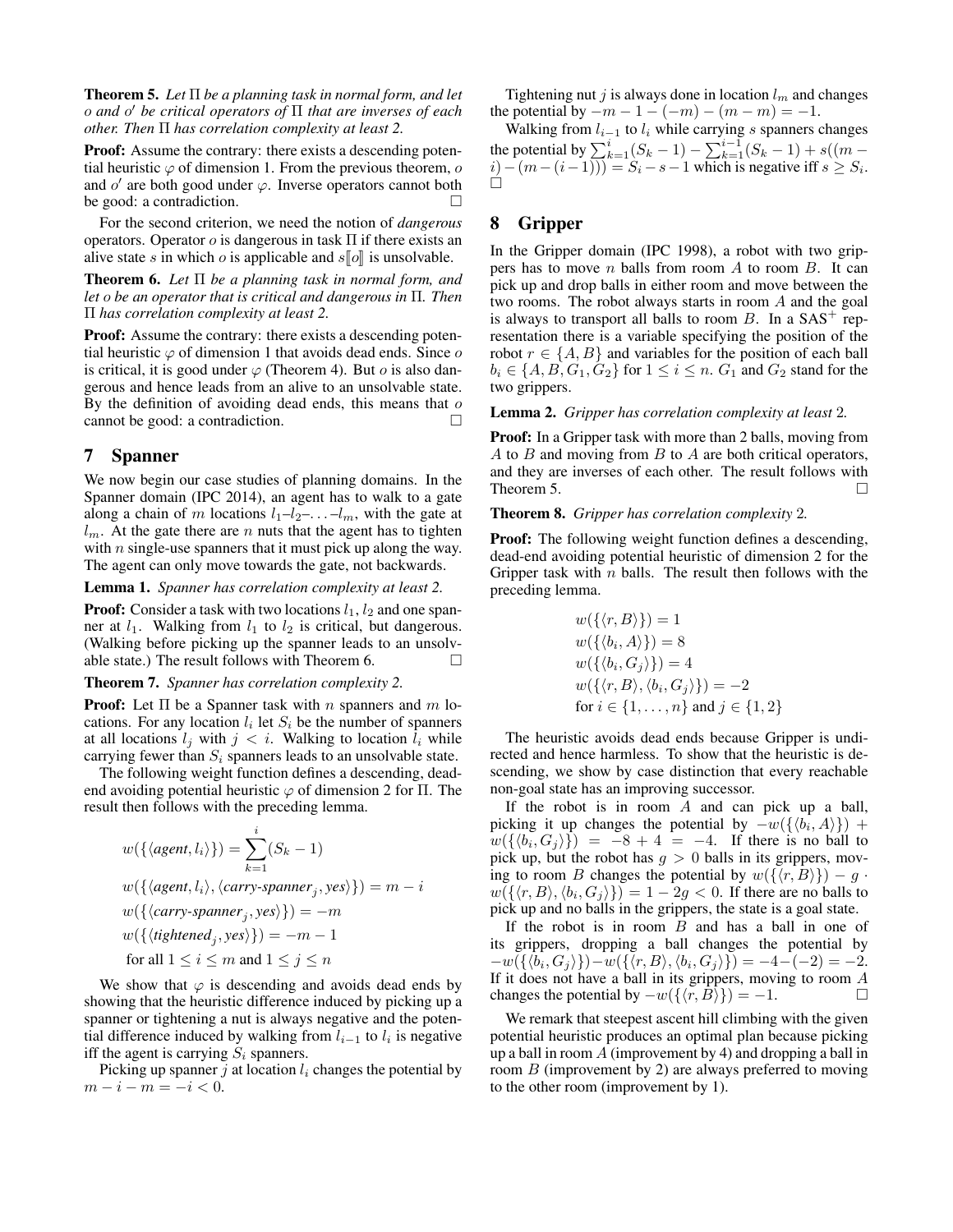## 9 VisitAll

In VisitAll (IPC 2011) an agent has to visit all vertices of a graph. In a  $SAS<sup>+</sup>$  encoding of the tasks there is a Boolean variable for each vertex indicating whether the vertex has been visited and a variable storing the position of the agent.

VisitAll tasks are not in normal form but we can transform them to normal form by replacing each operator *walk-*A*-*B with two operators: one for the case where  $B$  is already visited and one to visit  $B$  for the first time. The transformed domain has the same states and successor state relation and hence has the same correlation complexity as the original one.

### Lemma 3. *VisitAll has correlation complexity at least* 2*.*

**Proof:** Consider a task with a chain of four locations  $(l_1-l_2$  $l_3-l_4$ ) and initial location  $l_2$ . Consider the following two alive states s and s': in both states,  $l_2$  and  $l_3$  are the locations that have already been visited. In s, the agent is at  $l_2$ . In s', it is at  $l_3$ . From s, we see that *walk-to-visited-l<sub>2</sub>-l<sub>3</sub>* is critical; from  $s'$ , we see that its inverse *walk-to-visited-l*<sub>3</sub>-*l*<sub>2</sub> is critical. The result follows with Theorem 5.

### Theorem 9. *VisitAll has correlation complexity* 2*.*

**Proof:** Let  $\Pi$  be a task with n locations  $l_1, \ldots, l_n$  forming a connected graph. (If the graph is unconnected, the task is unsolvable.) Let  $d(i, j)$  be the shortest path distance between  $l_i$  and  $l_j$ . The following weight function defines a descending, dead-end avoiding potential function of dimension 2 for Π:

$$
w(\{\langle visited-l_i, no \rangle, \langle pos, l_j \rangle\}) = d(i, j)2^i
$$
 for all i, j.

The result then follows with the preceding lemma.

The function avoids dead ends because VisitAll is harmless. To show that it is descending, we consider a non-goal state where the unvisited location with the highest index is  $l_m$ . Moving one step in the direction of  $l_m$  decreases the potential by at least  $2^m - \sum_{1 \le i \le m} 2^i = 2$ .

We remark that even though the construction uses exponential weights, it leads to a polynomial planning algorithm because singly exponential numbers require only linear space to represent (hence computing the heuristic is not expensive), and the length of the generated plan is at worst quadratic in the number of locations. (It never takes more than  $n$  steps to reach another previously unvisited location.)

#### 10 Blocksworld

In Blocksworld [e.g., Slaney and Thiébaux, 2001] there are stacks of  $n$  blocks that must be rearranged from an initial to a goal configuration. We assume the following standard  $SAS<sup>+</sup>$  encoding for the domain formulation without an explicit hand: for each block A there is a Boolean variable *clear-A* denoting whether another block can be stacked on top of A and a variable *pos-A* that specifies what is below A. The possible values of *pos-A* are one value *B* for each other block  $B$  and the special value  $T$  for being on the table. Operators move a clear block from one block onto another, from a block onto the table, or from the table onto a block.

Lemma 4. *Blocksworld has correlation complexity at least* 2*.* **Proof:** Consider a task with initial state  $A-B-D-C$  (A is on top of the tower) and goal  $A-B-C-D$ . Moving A from B to the table and its inverse are critical. We apply Theorem 5.  $\Box$ 

#### Theorem 10. *Blocksworld has correlation complexity* 2*.*

**Proof:** Let  $\Pi$  be a Blocksworld task with blocks  $\beta$  where  $s_G$ is a goal state. We call the position of any block  $A$  in  $s<sub>G</sub>$  its target position  $G_A$  (which may be the table). If a block is in its target position, it is *correctly placed*, otherwise *misplaced*. For each tower in  $s_G$ , we number the blocks from top to bottom, i.e., the top block B of each tower has  $level(B) = 1$ , the block directly below it has *level* 2, etc. We call a block B *controlled* by a block A if B is anywhere below A in a tower of sG. We say a block is *done* in a state if it and all blocks that are below it in  $s_G$  are correctly placed.

Blocksworld is undirected, and hence avoiding dead ends is trivial. The following weight function defines a descending potential heuristic of dimension 2 for Π. The result then follows with the preceding lemma.

Atomic features for all blocks  $A \in \mathcal{B}$ :

 $w({\phi \circ A, X}) = 2$  for all  $X \in \mathcal{B} \setminus \{A\}, X \neq G_A$ 

$$
w(\{\langle pos\text{-}A, T \rangle\}) = \begin{cases} -1 & \text{if } G_A = T \\ 1 & \text{otherwise} \end{cases}
$$

Conjunctive features for all blocks  $A, B \in \mathcal{B}$  where B is controlled by A and all  $X \in dom(pos-B)$  with  $X \neq G_B$ :

$$
w(\{\langle pos\text{-}A, G_A \rangle, \langle pos\text{-}B, X \rangle\}) = 2^{\text{level}(A)}
$$

In words, the conjunctive features punish situations where block  $A$  is correctly placed while block  $B$  controlled by  $A$ is misplaced. We now show that every reachable non-goal state  $s$  has an improving successor  $s'$ .

If all not-done blocks are on the table in s, consider a notdone block A where  $G_A$  is done. Moving A onto  $G_A$  reduces the heuristic value by  $w({\{\langle pos-A, T \rangle\}}) = 1$ .

Otherwise, s has a tower of at least two blocks such that the top block  $A$  is not done. Let  $B$  denote the block below  $A$ . Consider state  $s'$  reached by moving  $A$  onto the table.

If A is misplaced in s, then the atomic features change the heuristic value by  $w(\{\langle pos-A, T \rangle\}) - w(\{\langle pos-A, B \rangle\})$  in s', which is  $-1$  or  $-3$  and hence an improvement. The conjunctive features can only change if  $\overline{A}$  is correctly placed in  $s'$ , which implies  $G_A = T$ . Then A controls no other blocks, and hence no conjunctive feature becomes true. Conjunctive features related to blocks controlling A may become false, but this only improves the heuristic value further.

If  $A$  is correctly placed in  $s$ , the part of the heuristic value that is due to atomic features increases by 1 when going from  $s$  to  $s'$ . The change from conjunctive features is

$$
\Delta = \sum_{\substack{\text{correctly placed } C \in \mathcal{B} \\ C \text{ controls } A}} 2^{level(C)} - \sum_{\substack{\text{misplaced } D \in \mathcal{B} \\ A \text{ controls } D}} 2^{level(A)}.
$$

A controls at least one misplaced block D because A is not done in s, and hence the right sum is at least 2 *level*(A) . The left sum is at most  $\sum_{i=1}^{\text{level}(A)-1} 2^i = 2^{\text{level}(A)} - 2$ , where the maximum is attained if all blocks controlling  $A$  are correctly placed in s. We get  $\Delta \leq (2^{level(A)} - 2) - 2^{level(A)} = -2$ . This compensates the increase of 1 from the atomic features:  $s'$  is an improving successor. This completes the proof.  $\Box$ 

Similar to VisitAll, the potential heuristics give rise to a polynomial planning algorithm despite the exponential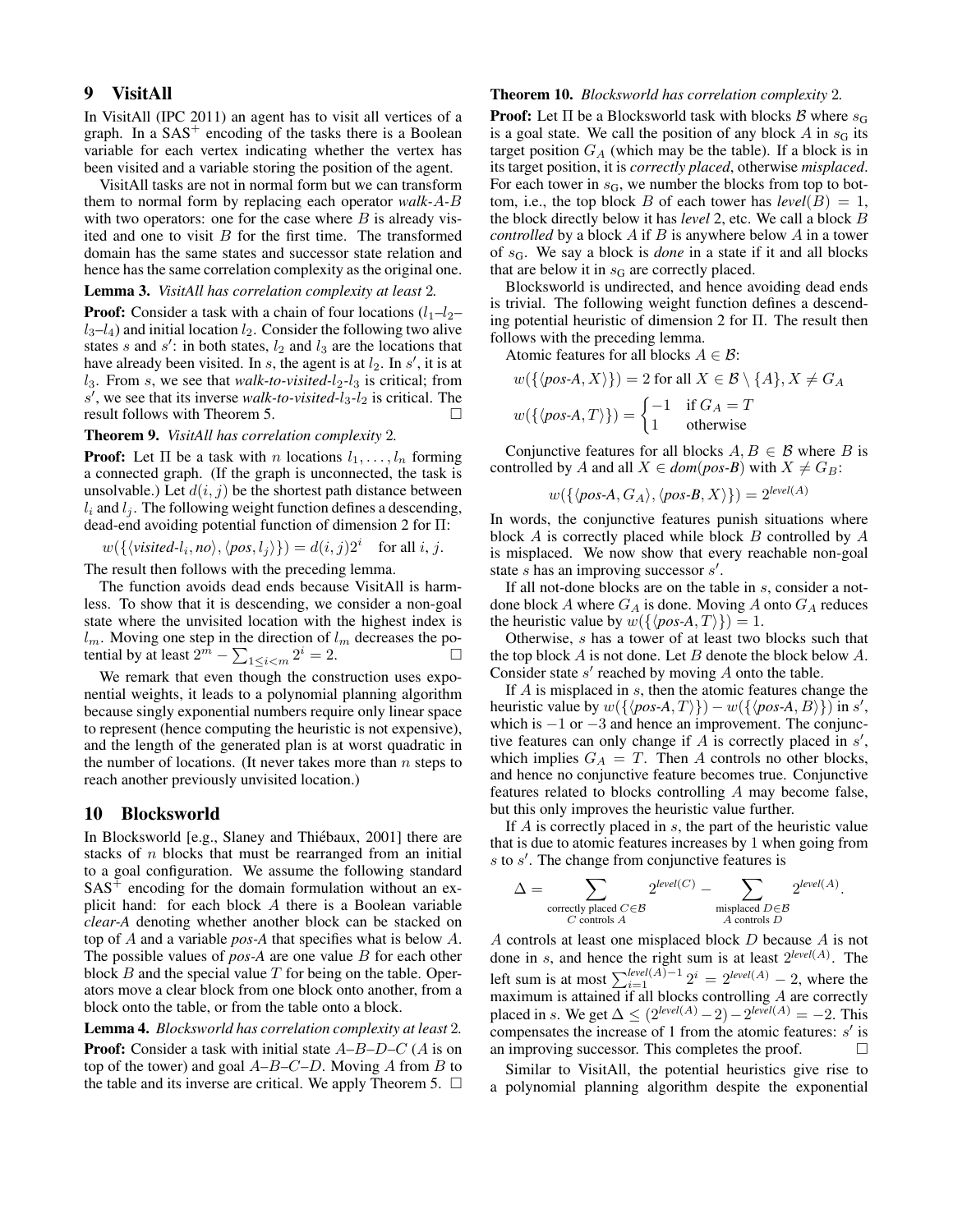

Figure 1: State space of a planning task with correlation complexity 3. The task has three binary variables  $v_1$ ,  $v_2$ and  $v_3$ , and a node with label  $xyz$  represents the state  $\{\langle v_1, x \rangle, \langle v_2, y \rangle, \langle v_3, z \rangle\}.$  Each edge represents an operator with three preconditions and one effect. The initial state is 000 and the only goal state is 100.

weights. It is easy to verify that hill-climbing with these potential heuristics moves each block at most two times (steepest ascent hill-climbing) or three times (simple hill-climbing).

## 11 Tasks with Higher Correlation Complexity

All the domains we studied so far have correlation complexity 2. The natural question is whether there are tasks with higher correlation complexity. We now answer this question in the affirmative by giving an example of a planning task with correlation complexity 3. The state space of the example task is shown in Figure 1. We obtained this task by mimicking the construction of the reflected binary code, also known as *Gray code* [Gray, 1953]. Gray code is based on nested layers of reflections, and because of these reflections, intuitively speaking, the state changes that need to be made in the example task in one half of the state space are exactly the opposite of the state changes that need to be made in the other half. This makes the "correct" operator to take heavily dependent on context and hence potential heuristics of low dimension cannot give sufficient guidance for this task.

Lemma 5. *The planning task in Figure 1 has correlation complexity at least 3.*

Proof: Any descending potential function for the task has to strictly decrease along the (unique) optimal plan. As the heuristic values are linear combinations of weights, each step in the plan yields a linear constraint over weights that is a necessary condition for a given potential function to be descending. For example, for the first step, we get the constraint

$$
w_{0 \star \star} + w_{\star 0 \star} + w_{\star \star 0} + w_{00 \star} + w_{0 \star 0} + w_{\star 00}
$$
  
>  $w_{0 \star \star} + w_{\star 0 \star} + w_{\star \star 1} + w_{00 \star} + w_{0 \star 1} + w_{\star 01}$ .

Here,  $w_{0\star\star}$  denotes the weight for the feature  $\{\langle v_1, 0 \rangle\}$ ,  $w_{0\star1}$ denotes the weight for the feature  $\{\langle v_1, 0 \rangle, \langle v_3, 1 \rangle\}$ , etc.

Using basic algebra or a solver for linear programs, we can verify that there is no solution that satisfies all constraints.  $\Box$ 

Intuitively, the reason why potential heuristics of dimension 2 are not sufficient for the example is that one has to consider the values of both  $v_1$  and  $v_2$  to decide whether  $v_3$ should be changed from 0 to 1 to advance towards the goal, or whether the opposite transition is needed. Moreover, this dependency on  $v_1$  and  $v_2$  cannot be expressed by linear combinations of  $v_1$  and  $v_2$  because the correct decision is governed by their exclusive-or combination,  $v_1 \oplus v_2$ .

Theorem 11. *The planning task in Figure 1 has correlation complexity 3.*

Proof: As mentioned in Section 5, the correlation complexity of a planning task is bounded from above by the number of state variables in the task. The result then follows with the preceding lemma.

This result concludes our case studies. In the following sections, we compare correlation complexity to related concepts from the literature.

## 12 Relation to Persistent Hamming Width

Chen and Giménez [2007] introduced four related concepts for measuring the *width* of a planning task. Width is an indicator of complexity: they describe a planning algorithm that finds solutions for solvable planning tasks in time that scales exponentially (only) in the width of the task.

The most general of the width concepts considered by Chen and Giménez is *persistent Hamming width*. A planning task has persistent Hamming width  $k$  if it is unsolvable, or if from every reachable non-goal state s, it is possible to reach a state  $s'$  where the set of satisfied goals in  $s'$  is a strict superset of the set of satisfied goals in s, and none of the states on the path from  $s$  to  $s'$  differs from  $s$  in more than  $k$  state variables.

Unlike correlation complexity, which is defined for all planning tasks, persistent Hamming width is undefined for solvable planning tasks where an unsolvable state can be reached. The planning algorithm described by Chen and Giménez is incomplete when applied to such tasks. However, for planning domains with bounded width, it is a complete polynomial-time planning algorithm.

The work by Chen and Giménez resembles the state space topology study of Hoffmann [2005] in the sense that it measures how much work a search algorithm must perform to compensate for inaccuracies of a heuristic. (Even though Chen and Giménez do not explicitly consider heuristics, their search algorithm behaves similarly to enforced hill-climbing using a heuristic counting the number of unsatisfied goals.) In contrast, correlation complexity measures how complex a heuristic must be in order to guide a search algorithm directly to the goal. As the main purpose of the search component in a heuristic search algorithm is to compensate for inaccuracies of the heuristic, needing more complex heuristics vs. needing more search can be viewed as two faces of the same coin.

It is not hard to find examples where correlation complexity and persistent Hamming width widely disagree on the "difficulty" of a planning domain. This is to be expected: in both cases, the intuition is that low complexity means that solutions can be found efficiently (in the case of correlation complexity with the added difficulty that low complexity only means that accurate potential heuristics of low dimension exist, but does not tell us how to construct them). The converse is not necessarily true: if a domain has high persistent Hamming width (for example), this does not imply that planning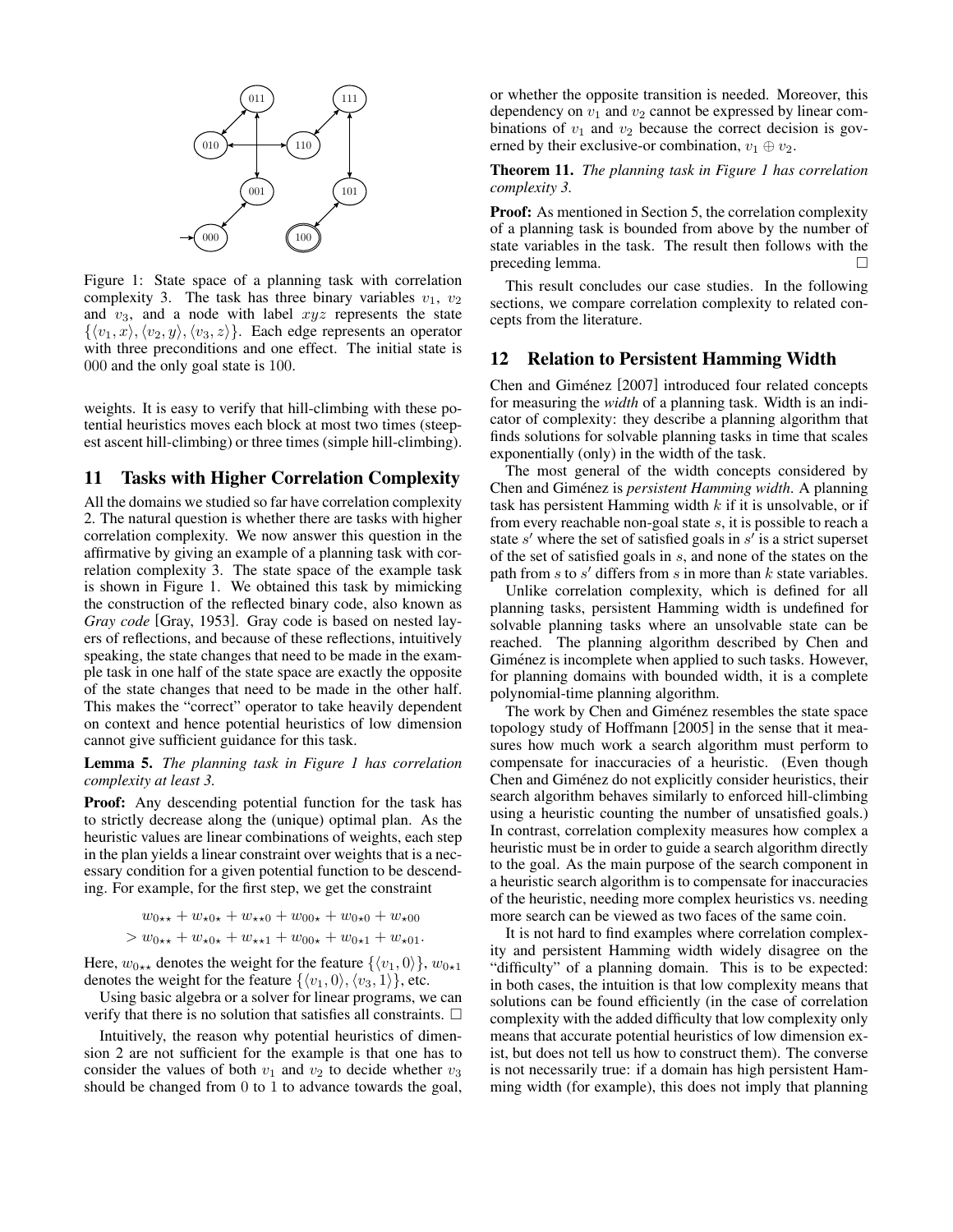is hard in this domain, only that the particular algorithm considered by Chen and Giménez might not be suitable for it.

A simple example of disagreement between the two measures are domains with reachable dead ends, like the Spanner domain (Section 7). It has correlation complexity 2, but no well-defined persistent Hamming width. On tasks with more than one spanner, the algorithm by Chen and Giménez will fail because it tries to achieve one of the goals as quickly as possible, which means picking up only one spanner and reaching a dead end.

The two measures can also disagree in domains without dead ends. As an example, consider a family of planning tasks where the *n*-th task encodes an *n*-ary binary counter counting backwards. We can encode this task with *n* state variables  $\{v_{n-1}, \ldots, v_0\}$ , all with domain  $\{0, 1\}$ , set to 1 initially and required to be 0 in the goal. The state  $\{\langle v_{n-1}, d_{n-1}\rangle, \ldots, \langle v_0, d_0\rangle\}$  represents the counter value  $\sum_{i=0}^{n-1} d_i 2^i$ , and there are *n* operators that encode decrementing the counter by 1. (Each operator encodes one of the cases of  $0, \ldots, n-1$  carries.)

The correlation complexity for all these tasks is 1: using weight  $2^i$  for the feature  $\{\langle v_i, 1 \rangle\}$  results in the perfect heuristic. The persistent Hamming width of the  $n$ -th task is  $n$ : from the state representing the counter value  $2^{n-1}$ , all n state variables must be changed to make progress towards the goal.

In a later paper, Chen and Giménez [2009] generalized persistent Hamming width to *macro persistent Hamming width*, which additionally allows the use of macros computed on the fly that temporarily pass through states whose Hamming distance from the current state is larger than  $k$ . This modification leads to tractability results for some domains where no such results could be obtained for persistent Hamming width, such as a formulation of Blocksworld with an explicit arm. However, adding macros does not influence the overall greediness of the approach (trying to achieve each individual goal as quickly as possible), and hence the modified algorithm still gets trapped in dead ends in the Spanner domain. It also does not improve over persistent Hamming width in the binary counter domain, although it does lead to tractability in a formulation of Towers of Hanoi, where it generates (compact representations of) exponentially long plans in polynomial time [Chen and Giménez, 2009].

## 13 Relation to Serialized Iterated Width

Lipovetzky and Geffner [2012; 2014] also introduced a notion of width for planning tasks. Very roughly speaking, according to their definition a planning task has *width* k if interactions between at most k facts must be considered in order to solve a planning task. Lipovetzky and Geffner observe that *optimal* solutions to a planning task can be found in time that is only exponential in the width of the task.

Most of the commonly considered planning domains do not admit polynomial-time optimal planning algorithms unless  $P = NP$  [Helmert, 2003], and consequently most planning domains do not have bounded width. To the best of our knowledge, no examples of planning domains with bounded width have been described in the literature. However, Lipovetzky and Geffner observe that many common benchmark domains have bounded width when restricted to the case where the goal is a single fact, and that many of them can be solved by *serialization*, focusing on one goal fact at a time. (This does not contradict the previously mentioned complexity result because such serialized solutions are not necessarily optimal, even if the plans for the individual goal facts are.) Based on this observation, they introduce the *Serialized Iterated Width* algorithm, which achieves polynomial runtime on a wide range of benchmark domains.

This notion of width and the Serialized Iterated Width algorithm do not give rise to polynomial algorithms in cases like the Spanner domain (Section 7) that require global resource reasoning. Spanner tasks with  $n$  spanners have width  $\Theta(n)$  and cannot be serialized in the sense of Lipovetzky and Geffner, as focusing on one subgoal at a time and solving it optimally necessarily leads to a dead end. Similarly, the binary counter example from the previous section requires unbounded width to be solved with the Serialized Iterative Width algorithm: this is generally true for planning tasks where an exponential number of steps can be required to achieve the next goal fact. These are examples of domains with bounded correlation complexity but unbounded width.

However, it is also possible to construct tasks with low width and high correlation complexity. Given any planning task with correlation complexity  $n$ , we can create a new task (not equivalent to the original one) with width 1 by performing the usual conversion to a single goal fact (adding an artificial goal fact that can be achieved once the actual goal has been reached) and then adding a "cheating" operator that is only applicable in the initial state and directly achieves the artificial goal. The resulting task can be solved by a plan consisting only of the cheating operator and has width 1. However, it still has correlation complexity  $n$  because correlation complexity considers *all* alive states, and hence having one obvious short solution does not automatically lead to low correlation complexity.

## 14 Conclusion

We introduced a new measure for the complexity of classical planning tasks. *Correlation complexity* measures how complex the features of a potential heuristic must be for the induced state space to contain no local minima.

Correlation complexity is a way to quantify how interrelated the state variables of a task are. Planning tasks for which it is necessary to take into account large conjunctions of facts have high correlation complexity. The benchmark planning domains we studied in this paper all have a low correlation complexity of 2. Given that potential heuristics with low dimension can be evaluated very efficiently, our results motivate further research on how to find good features and weights for potential heuristics automatically.

We also described an artificial planning task with correlation complexity 3, but so far we have no examples of "naturally occurring" planning domains that are tractable, yet have high correlation complexity. We believe that studying correlation complexity in a wider set of benchmark domains could be useful to further improve our understanding of what makes planning hard and what makes easy planning tasks easy.